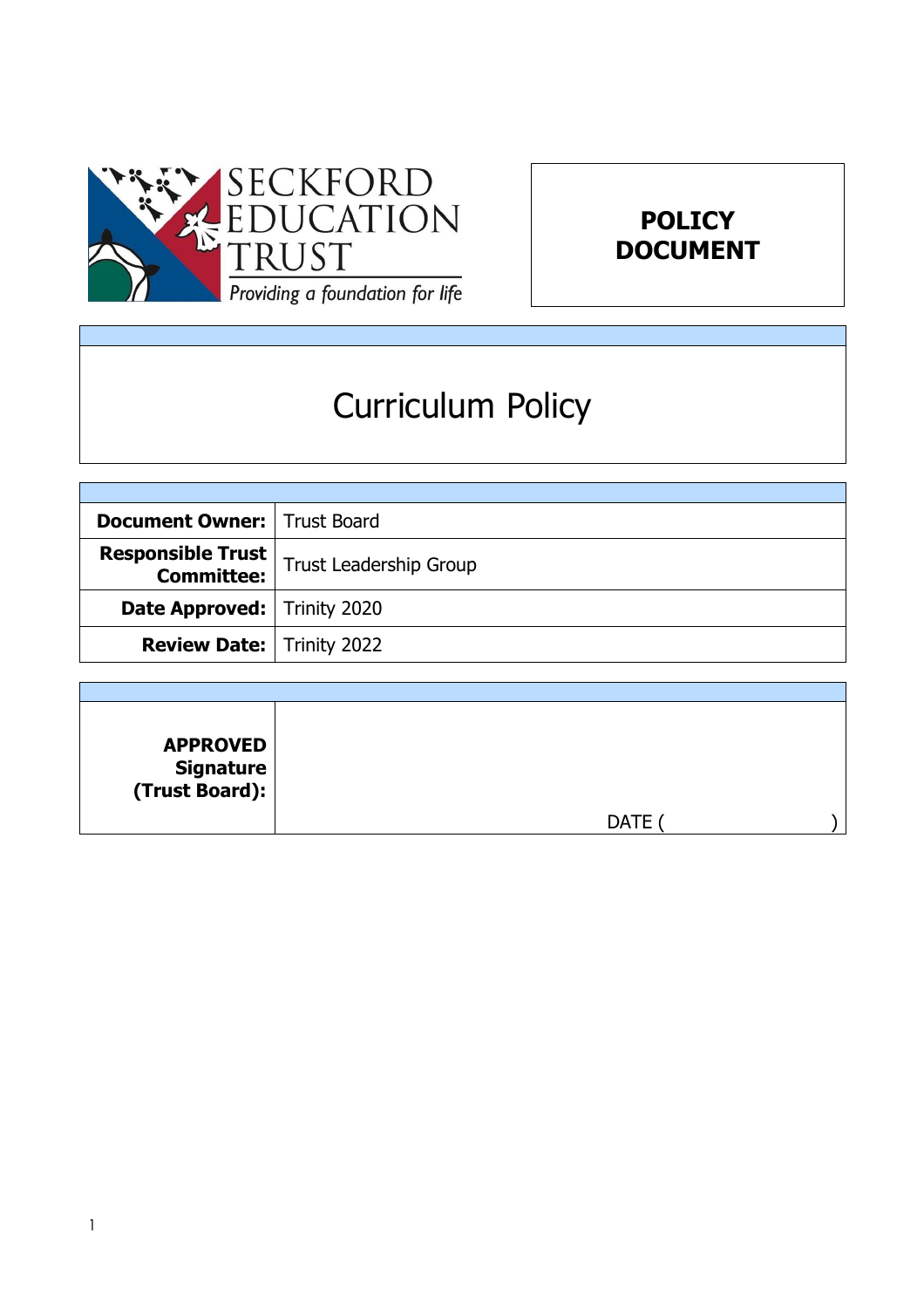#### 1. Other relevant policies and documents

- Assembly Policy
- Assessment Policy
- Attendance and Punctuality Policy
- Behaviour Policy
- Charging and Remissions Policy
- Code of Conduct for Staff
- Drugs Policy (Students)
- Educational Visits and Trips Policy
- Home-School Agreement
- Inclusion Policy
- Literacy Policy
- Numeracy Policy
- Sex and Relationships Education Policy
- Self-Evaluation Policy
- SMC Policy
- Awarding Body Specifications
- Guidance on displays and Learning Walls in Free Schools
- Lesson planning pack
- National Teachers' Standards

#### 2. Explanation of terms used in the policy

'Trust' = Seckford Education Trust

'SMSC' = Spiritual, Moral, Social and Cultural

#### 3. Purpose of the policy

The 'school' curriculum comprises all learning and other experiences that our schools and centres plan for its students. As such it is a crucial framework for ensuring that every student within each SET setting attains standards of achievement that are the highest of which they are capable because they experience teaching of the highest possible standard (the 'striving for excellence' value). The curriculum and its delivery also provide the framework through which to promote the '6Cs' and our explicit commitment to a broad education. All settings within the Seckford Education Trust adopt and maintain a curriculum that is in accordance with this framework, with appropriate DfE legislation and guidance, and serves the interests of all its students.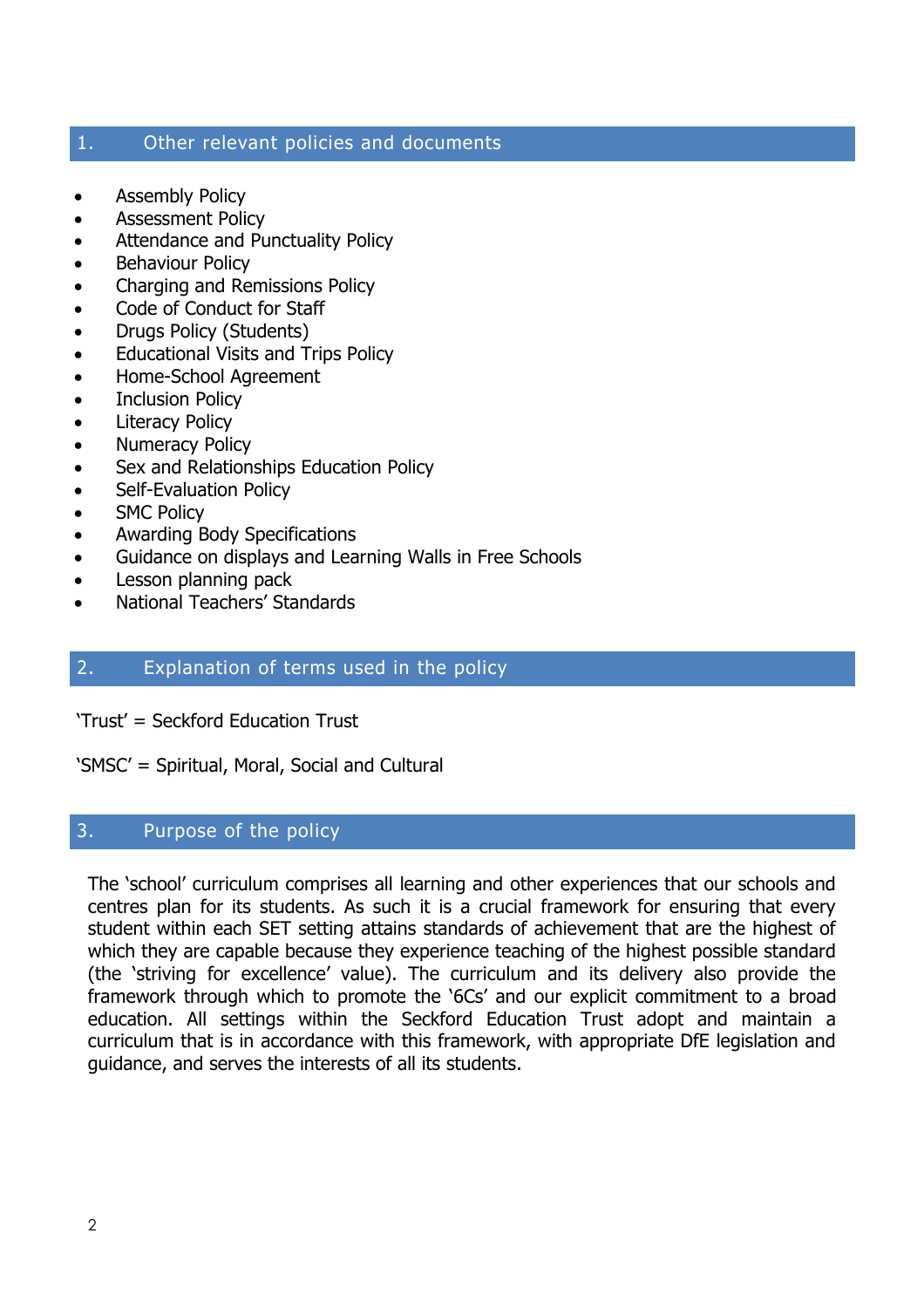#### 4. Policy Statement

The SET curriculum is a knowledge-rich curriculum. This means that we offer all our Key Stage 3 and Key Stage 4 students the opportunity to study a variety of academic subjects on the basis that these will equip students with the knowledge of the culture which will empower them to have sustained success and to be flexible in an ever-changing world (the 'providing a foundation for life' principle). Our clear focus on vocabulary acquisition reflects our belief that independent thought can only follow once key terminology is understood.

At Key Stage 1 and 2 students broadly follow the national curriculum, with a particular focus on English, reading, vocab acquisition and mathematics. From Year 3 upwards, a knowledge-based approach to history, geography and RE is designed to improve reading comprehension and broader cultural literacy.

The SET curriculum takes a broader view of curriculum beyond that which results in SATs and GCSE results alone. The National Curriculum forms one part of the school curriculum. Whilst, as academies, (free) schools are not formally required to follow the National Curriculum, our curricular do take account of the National Curriculum. The curriculum is the progression model and curriculum across all phases and settings is at least as broad and ambitious as the national curriculum.

The SET curriculum is therefore based on four key principles:

- 1. subject knowledge;
- 2. vocabulary;
- 3. social equity and building cultural literacy;
- 4. personal education plans for every student.

Through this vision we intend for our young people to be equipped to take their place in society as valued, economically viable and responsible citizens. Our students will leave our schools empowered as independent, co-operative, innovative and motivated young adults with the skills for and love of learning for life.

#### 4. Aims and intentions

It is the responsibility of the Trust Board to ensure that all settings develop a curriculum which is

- consistent with the principles listed in this framework along with wider trust principles (which articulate the Trust's commitment to excellence, comprehensiveness, partnership, international citizenship and curriculum breadth).
- regularly reviewed as part of whole-school self-evaluation and revised accordingly
- communicated clearly and effectively to parents through the academy website.

School and Trust leaders ensure that all relevant staff have access to the relevant training and professional development necessary to plan and deliver the curriculum effectively.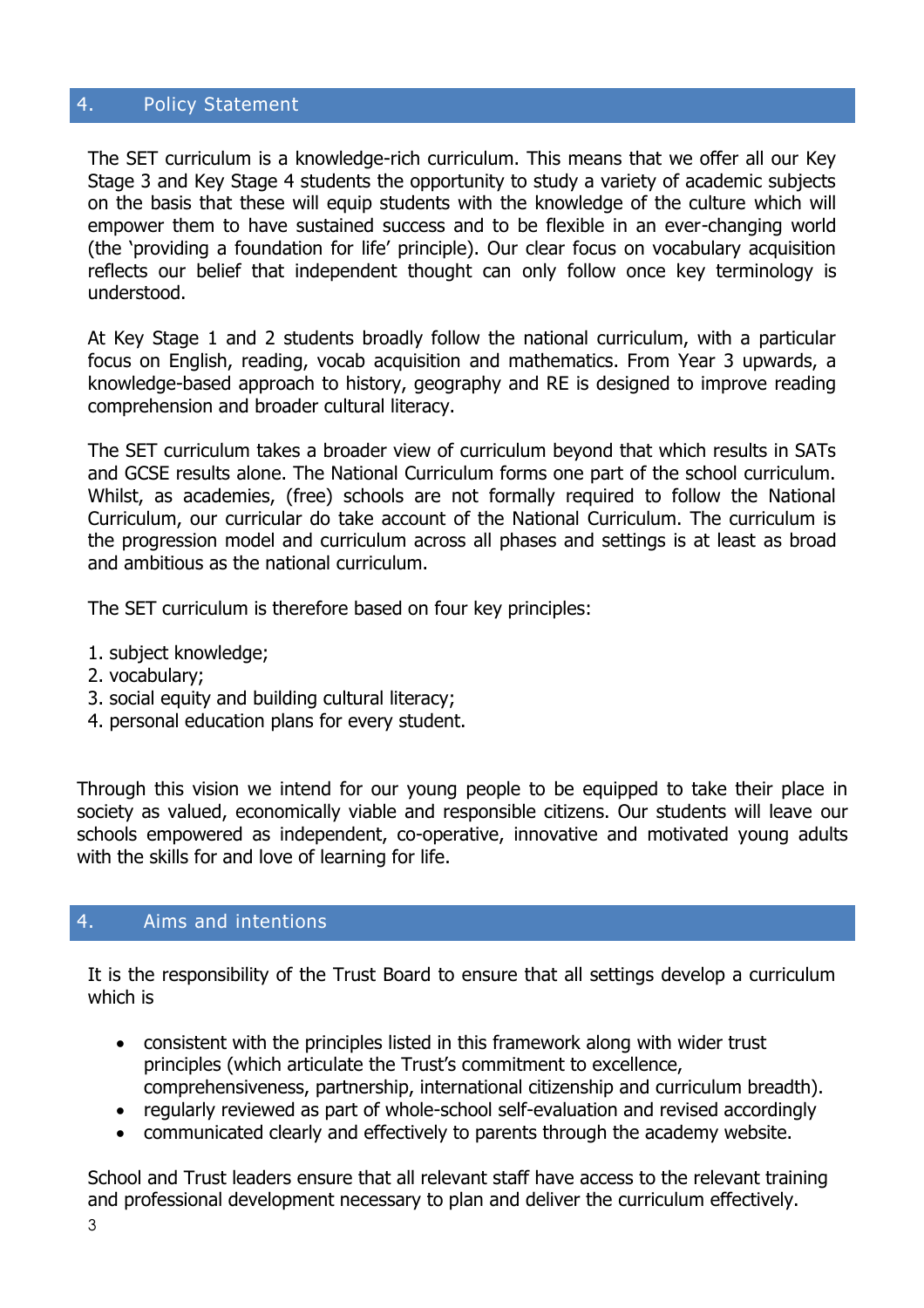#### 4.1 Principles of overall curriculum design:

The SET curriculum across all phases and settings,

- embodies the highest expectation of what students can achieve and provides a framework for achieving progress which is well above that produced by students on average nationally;
- is structured to allow all students, whatever their gender, ethnicity, background, starting point or learning characteristics, to make rapid progress;
- inspires, intrigues and motivates students;
- is balanced and broadly based and which incorporates the humanities and linguistic, mathematical, scientific, technical, social, physical and artistic learning;
- provides sufficient learning time to ensure excellent progress in all these areas promotes the spiritual, moral, social, and cultural (SMSC) development of all students;
- prepares students to appreciate diversity and tolerance as fundamental values within modern British society;
- prepares students effectively for the next stage of their education, employment, self- employment or training;
- ensures students develop a thorough understanding of how to keep themselves safe;
- promotes important learning skills and attitudes, including resilience, independence and enquiry;
- makes provision for highly effective personal, social, health and economic education (PSHE) incorporates sex and relationship education (SRE) to students appropriate to age and key stage, taking account of DfE guidance on sex and relationship education;
- incorporates important inter-disciplinary themes, allowing all teachers to be effective teachers of reading, writing, communication, numeracy and SMSC;
- ensures that the timetabled lessons within the school day are effectively supplemented by a thorough and well-integrated extra-curricular programme accessible to, and accessed by, all students;
- balances learning within the classroom with opportunities accessible to all students outside the setting through a relevant programme of trips and visits;
- incorporates well-planned and timely opportunities for appropriate assessment.

## 4.2 Principles of subject curriculum design:

In consultation with the Trust Leadership Group, Trust Lead Practitioners are responsible for determining the scope, content and sequencing of the curriculum in that subject, School leaders will ensure that there is a designated curriculum leader for every subject in each school and both the Trust Lead Practitioners and the Subject Leader will be able to explain a clear justification for the selection of the content taught and the structure and organisation of the curriculum.

In each subject the Lead Practitioner / Subject Leader will ensure that the curriculum in their subject will: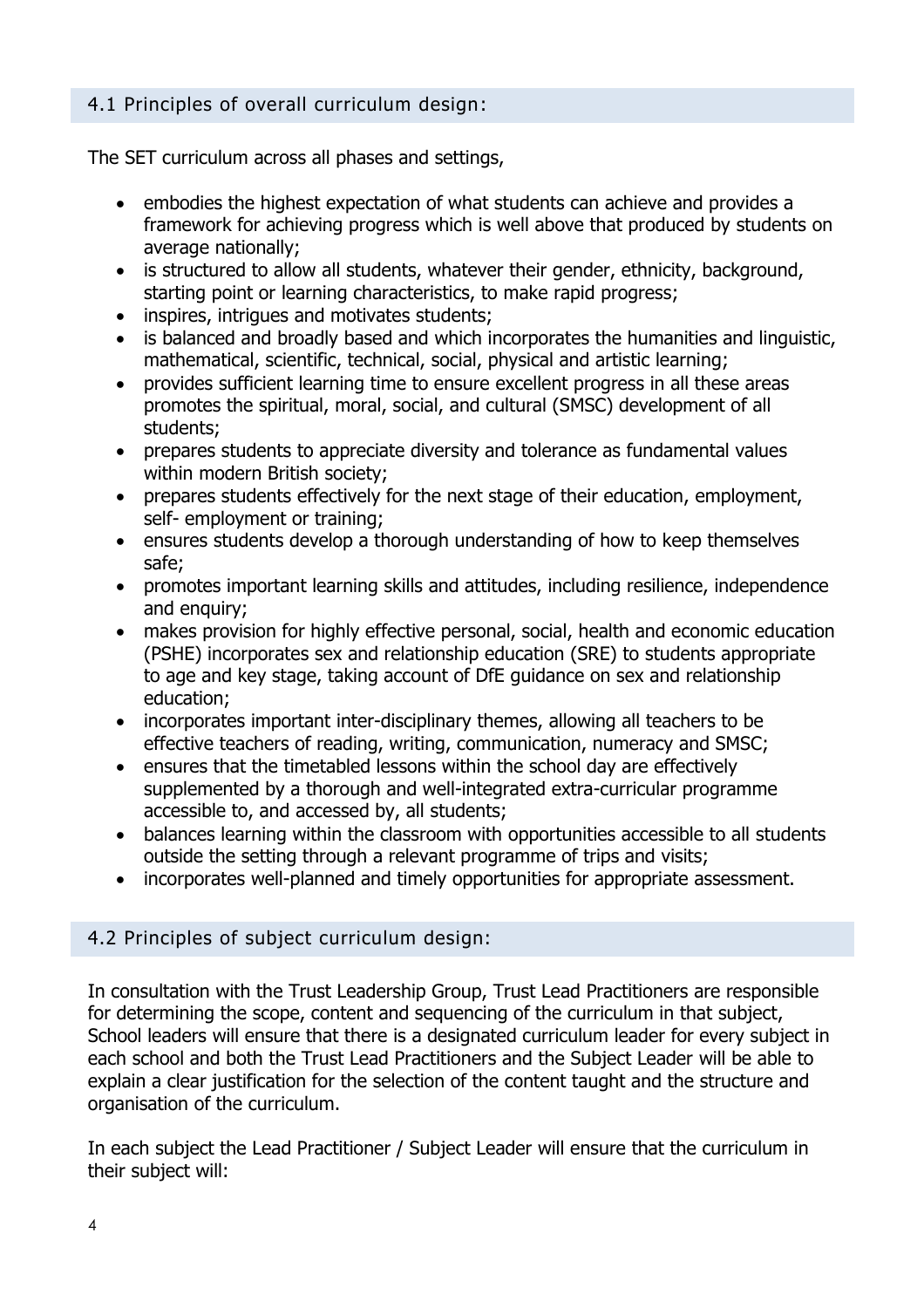- enable students to remember more of the component knowledge which provides the building blocks of that subject;
- teach explicitly key vocabulary and tier 2 and tier 3 vocabulary;
- ensure students know how to use and deploy this knowledge to answer increasingly sophisticated questions;
- provide a wide range of opportunities for students to demonstrate what they can do with this knowledge, including where relevant in oral presentation, written work and practical activity.

# 5. Curriculum practice

#### 5.1 Systems and structures:

Supported by Trust personnel, each school and setting will ensure that Trust systems and structures which determine the effective delivery of the curriculum:

- encompass high quality, impartial guidance which helps students to make informed choices about which courses suit their academic needs and aspirations at relevant times;
- ensure every student undertakes a range of courses which allows the demonstration of excellent progress, as measured against relevant national accountability measures;
- incorporate appropriate mechanisms for deciding when students may need to undertake a reduced curriculum, or to access courses through an alternative provider;
- ensure that all students embarking on key stage 4 have an appropriate core academic curriculum;
- encourage students where possible to maintain foreign language learning across all key stages up to and including key stage 4 (please see the trust's International Policy for further detail);
- exploit collaborative working and common approaches across the Trust, for example by sharing curriculum materials or adopting common examination courses wherever possible;
- incorporate necessary curriculum content or methodology where a particular common approach has been agreed across the Trust, for example the use of the Frayer Model;
- ensure that detailed curriculum information exists for every area of the curriculum and that this is broken down into accessible schemes of work which is useful to the teachers delivering it.

#### 5.2 Communicating curriculum information:

The following information must be clearly set out in the school's agreed curriculum and published on the school website:

- the Trust's approach to the curriculum;
- the content of the curriculum for each subject in relation to each academic year;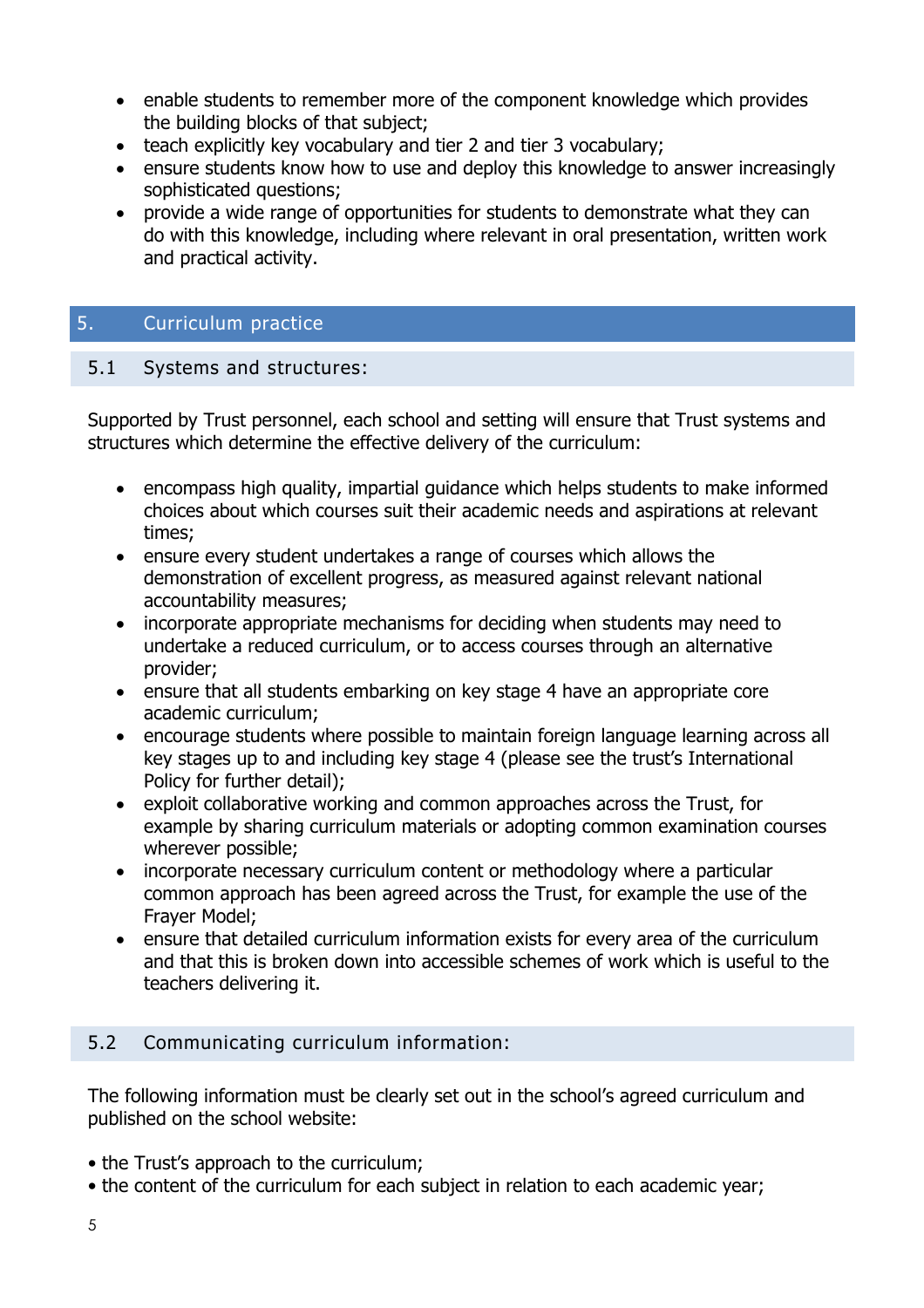• in relation to key stage 1: the names of any phonics or reading schemes in operation;

• in relation to key stage 4: a list of the courses provided that lead to a GCSE qualification and list of other courses offered at Key Stage 4 and the qualifications that may be acquired;

#### 5.3 GCSE specifications:

The choice of GCSE specification is governed by the following rules:

- All schools within the Trust have to follow the same specification in each subject;
- Specifications that Woodbridge School are following must be tracked wherever possible. Any subject / area that does not wish to follow the specification that Woodbridge School is following will need to have a very clear justification for doing something different and this will need to be discussed and agreed with the Trust Leadership Group (TLG) in the first instance and agreed by the Trust Board.

An agreed list of the specifications for study for students will be published separately.

#### 5.4 Grouping and learning:

#### **Grouping**

- Students are placed in mixed ability tutor groups on arrival in Year 7. The information used for these decisions is gathered from feeder schools, meetings with parents / carers and students and initial diagnostic testing;
- The progress of students is formally reviewed termly and by each school's Senior Leadership Team through the Progress Checkpoint (PCP) system. Parents / carers and students are informed of any possible changes to groups.
- Students are placed in sets across the Core and Ebacc subjects from Year 8; sets are kept under constant review.

#### **Learning areas**

- The Trust believes that the school environment is a critical factor in developing a culture of high achievement and learning;
- It is expected that all classrooms and learning and public areas in the schools will have strong, stimulating and inspiring displays that support the curriculum offered in that area or at that time of the school year. The responsibility for this sits with the Subject Leaders;
- Learning areas (classrooms, labs, workshops, PE areas, studios) should be organised in such a way that supports the learning in that area and takes full account of the health and safety of the students and adults who are working in that area.

### 6. Complaints

Any complaints about this policy from outside the Trust should be made in accordance with the Trust's Complaints Policy. Any other complaints should be brought to the attention of the Head of School of the relevant school in the first instance.